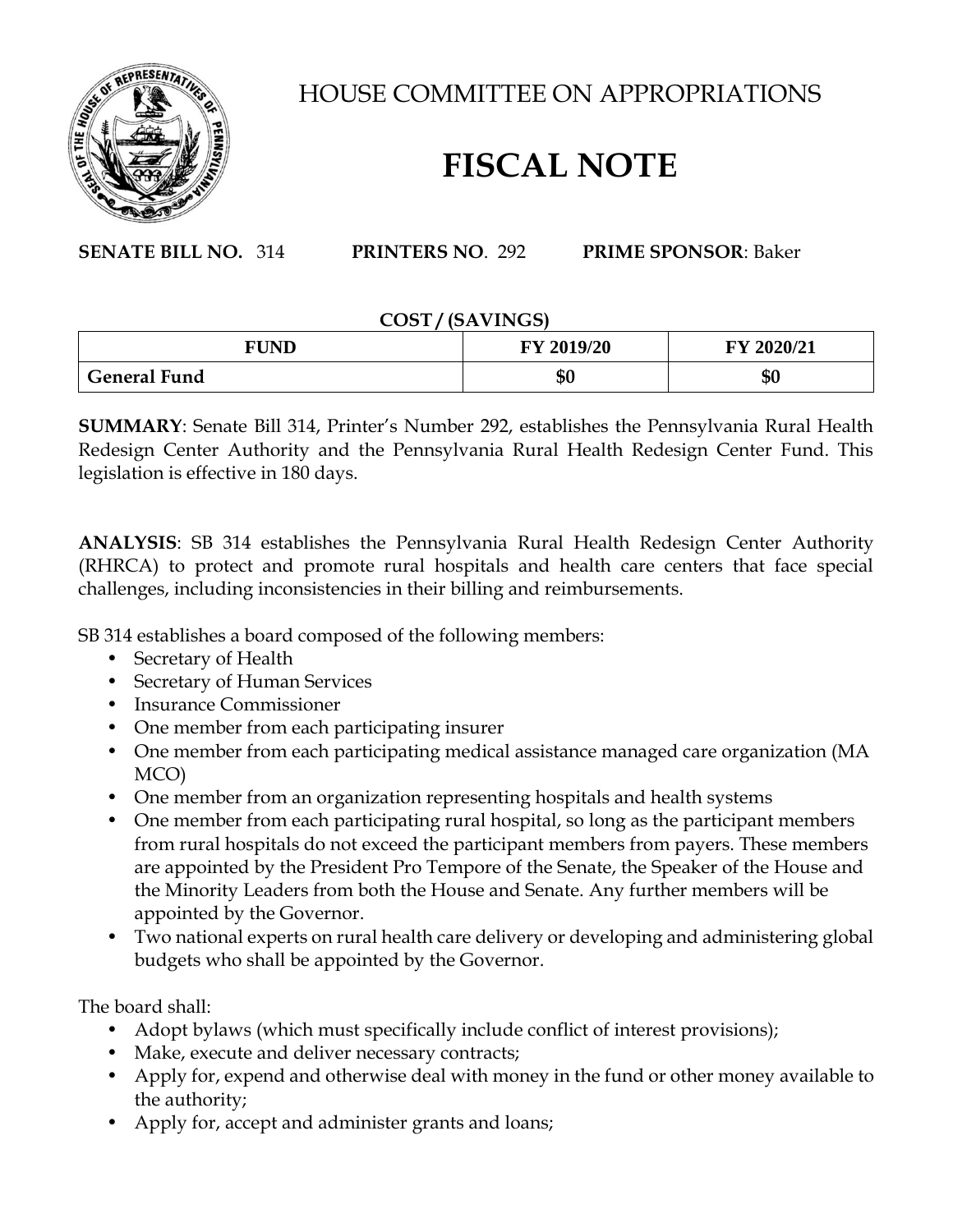## **SB314/PN292 Page 2**

- Accept money from both public and private sources, consistent with federal and state law;
- Take, hold, administer, lend, encumber, dispose of property or money of the RHRCA (although the RHRCA shall have no power to pledge the credit or taxing power of the Commonwealth);
- Seek waivers from and coordinate with state agencies;
- Establish advisory groups; and
- Perform all other activities necessary to further the purposes of the act.

The board is responsible for the administration of the global budget model and shall:

- Evaluate and select rural hospitals for participation in the model;
- Provide technical assistance, training and education to participant rural hospitals;
- Collect and maintain data;
- Perform data analysis and quality assurance;
- Calculate and approve global budgets;
- Review rural hospital transformation plans consistent with federal law;
- Assist hospitals to determine targeted population health improvement goals;
- Evaluate the progress of each participant rural hospital;
- Monitor global budgets and quality metrics;
- Provide annual assessments of each participant rural hospital's compliance with its transformation plan and global budget target;
- Require the submission of appropriate corrective action plans from participant rural hospitals;
- Terminate a participant rural hospital from the global budget model in accordance with the participant rural hospital's participation agreement; Contract with an independent evaluation group to evaluate the global budget model's progress in population growth, quality of care and cost targets; and
- Review and evaluate eligible hospital services.

The accounts of the RHRCA shall be audited annually by an independent certified public accounting firm.

The RHRCA shall submit annual reports on the performance and compliance of each participant rural hospital to the department and other appropriate parties as determined by the board. The RHRCA shall also submit annual reports to the Governor and the General Assembly on the activities of the RHRCA for the year.

A payer may submit a letter of interest to the RHRCA to participate in the global budget model. As a condition of participation, the participant payer must sign an agreement with the RHRCA. A participant payer may terminate its participation in accordance with the terms of the agreement.

A rural hospital may submit a letter of interest to the RHRCA to participate in the global budget model. As a condition of participation, the participant rural hospital shall: